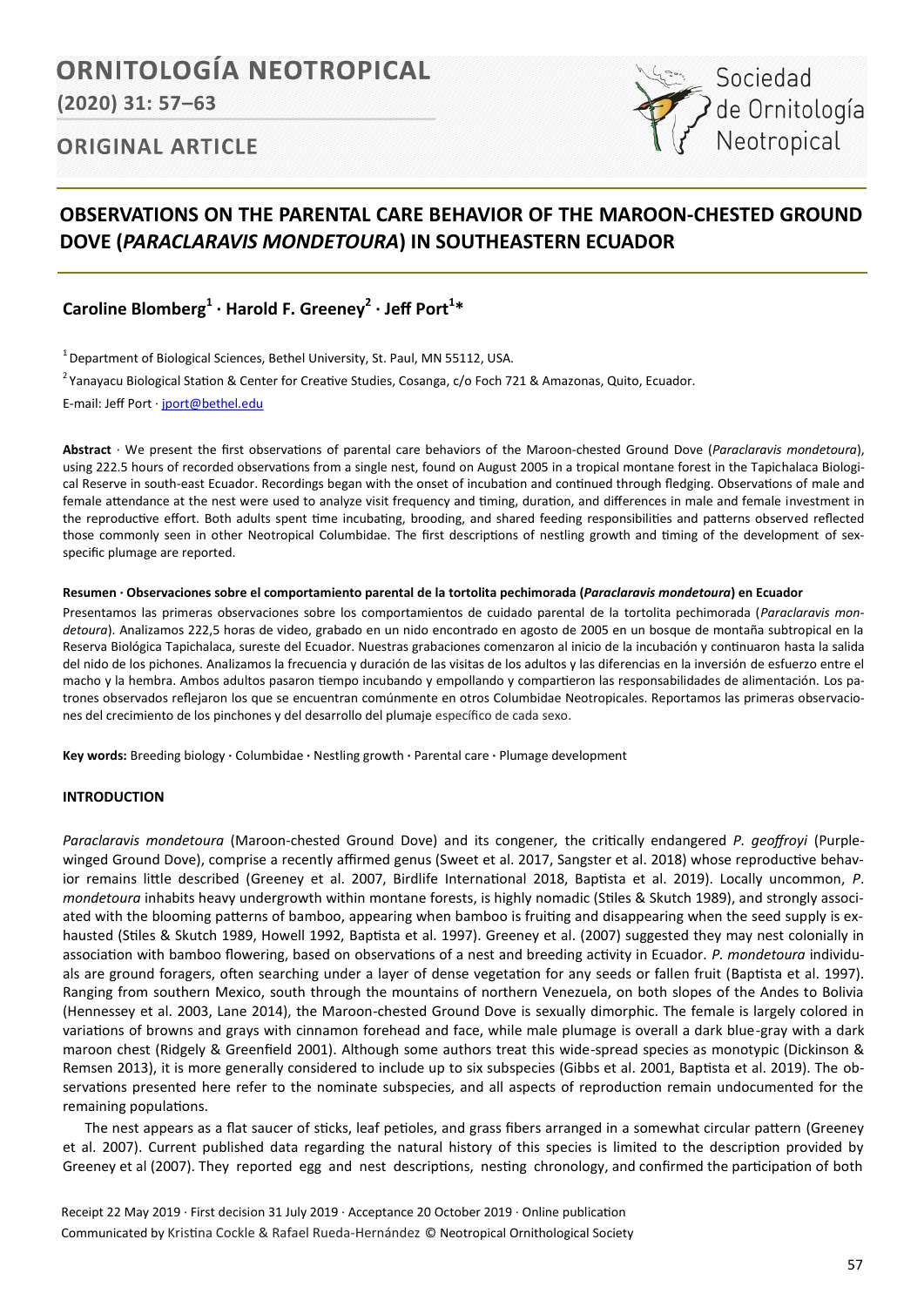ORNITOLOGÍA NEOTROPICAL (2020) 31: 57–63

**Table 1.** Percent nest attendance by male and female Maroon-chested Ground Dove (*Paraclaravis mondetoura*) during pre-hatch, post-hatch, and total nest cycle from a single nest near Tapichalaca Biological reserve, Ecuador. Number of visits in parentheses.





**Figure 1.** Pattern of male and female Maroon-chested Ground Dove *Paraclaravis mondetoura* nest attendance throughout incubation from a single nest near Tapichalaca Biological reserve, Ecuador (N = 130 visits). No observations were made on days 7 and 8.

parents in the care of two nestlings at a single nest. They also suggested the nest may have been a part of a breeding colony within a patch of flowering *Chusquea* bamboo. Beyond this paper, very little has been published about its natural history and parental care behaviors, and research with this species may provide insights into its critically endangered congener, *P. geoffroyi*. Here, using recordings obtained from the nest first described by Greeney et al. (2007), we provide further details on male and female parental care and nestling growth and development of the Maroon-chested Ground Dove in southeastern Ecuador.

#### **METHODS**

We analyzed the parental care and nestling activity of a single P. mondetoura nest at the Tapichalaca Biological Reserve, near south-east Ecuador (04°30'S 79◦10'W; 2650 m a.s.l.), found in August 2005 and described by Greeney et al. (2007). The nest was located 2.1 m above the ground on a dense platform of *Chusquea* bamboo stalks, sticks, and leaves (Greeney et al. 2007). Two eggs were laid on consecutive days (13–14 August), with two nestlings hatching after a reported 15-day incubation period. Fledging of two chicks occurred after slightly more than 14 days on 12 September (Greeney et al. 2007). Greeney et al. (2007) reported as many as eight individuals calling in a 10 ha area of flowering bamboo, suggesting nesting activity may have been colonial

and timed to coincide with bamboo flowering in the region. Activity was filmed with a tripod-mounted camera positioned near the ground and 3–5 m from the nest to allow observation of nest contents, and operated continuously during daylight hours (ca. 06:00–18:00). While we could see the nest contents, we were unable to access them due to the dense nature of the *Chusquea* stand in which it was located. Nest activity was recorded, beginning with egg laying, through fledging. All times are presented in decimal minutes. Batteries and recording tape were changed approximately every 4 hours during the day to maintain a nearly continuous record of activity at the nest.

Data transcribed from the videos included number of visits, visit duration and frequency, along with nest activity patterns of both sexes. Analysis focused on adult investment in incubation, brooding, and feeding. Visit duration was defined as the time an adult entered the nest until it exited the nest. Frequency of visits is reported as the number of visits per nestling per hour. To compare male and female behaviors, two tailed t-tests were performed and considered statistically significant when the p-value was < 0.05. Visits and visit times are reported as mean ± standard error (SE).

### **RESULTS**

Nest activity was recorded between 14 August and 12 September 2005, for a total of 222.5 hours. No footage was rec-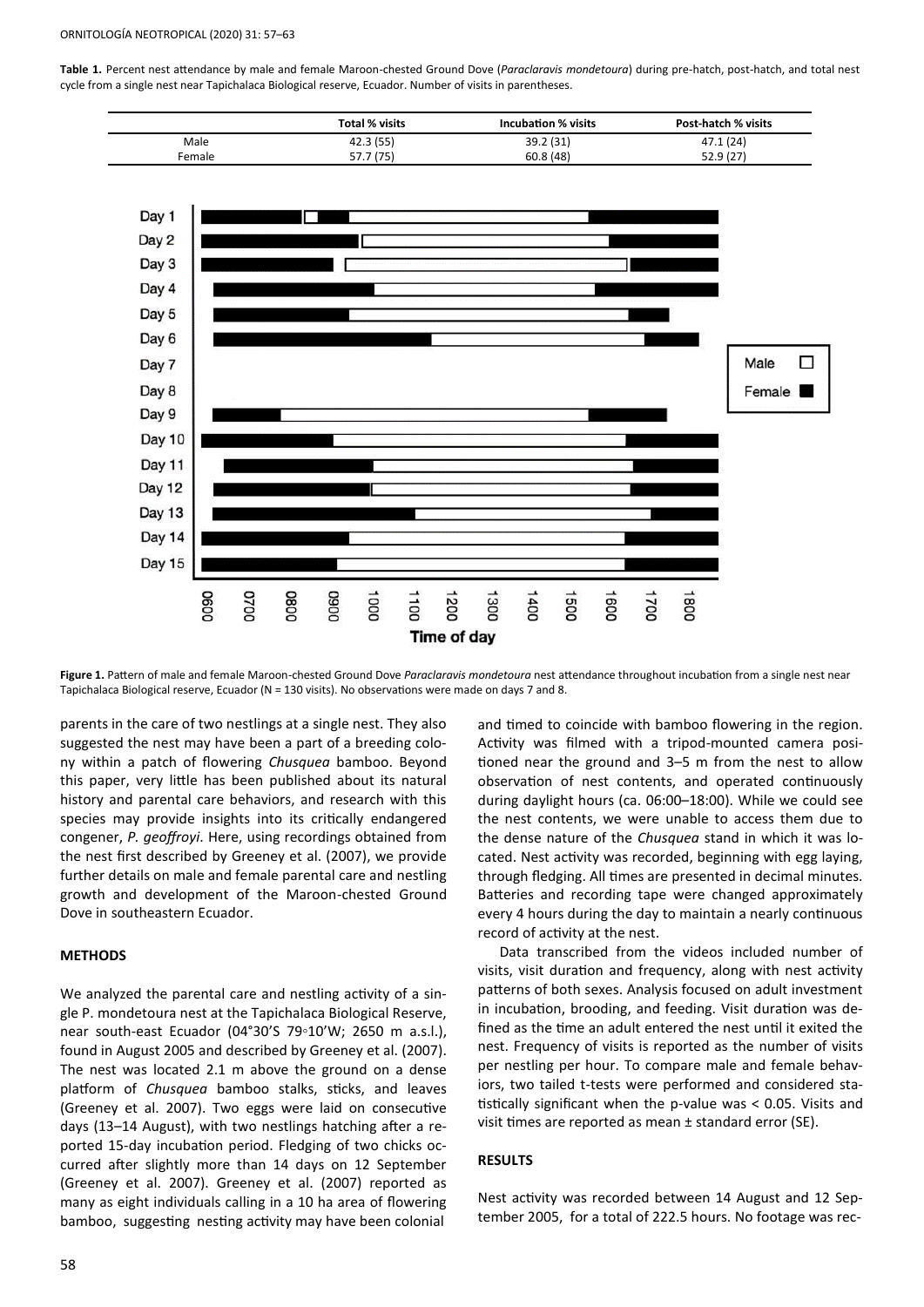

**Figure 2.** Percent brooding and off-bout time by Maroon-chested Ground Dove *Paraclaravis mondetoura* adults during the nestling period from a single nest near Tapichalaca Biological reserve, Ecuador. Line represents percent brooding time by adults and bars represent the off-bout times in h:min each day. Days 6, 8, 11, 12 represented by < 4 hours of video each day. Fledging occurred on day 15.

orded on 20 and 21 August and less than 4 hours of observations were made on 3, 5, 8, and 9 September. A total of 130 visits by both male and female were observed, with the female ( $N = 75$ ) visiting slightly more often, but for a shorter duration (71.6  $\pm$  6.5 min), compared to the male (116.6  $\pm$ 12.3 min;  $N = 55$ ). Average visit duration across the nesting cycle was 86.6  $\pm$  7.7 min (N = 130; Table 1). Nestling one hatched overnight on 28 August and the second hatched the morning of 29 August.

**Incubation behavior.** Both parents incubated and eggs were rarely left unattended. Adults made an average of 0.73  $\pm$ 0.10 (N = 80) visits per hour. Time between adult visits averaged 4.8  $\pm$  0.3 min (N = 80) although most frequently (71.5%), the incubating adult would not leave the nest until the other adult walked onto the lip of the nest and was prepared to switch positions. During the incubation period, the eggs were incubated 95.2% of observed hours ( $N = 130.6$ ) recorded hours) and on-bouts averaged  $95.9 \pm 9.5$  min (N = 79) in duration. Adults were typically observed on the nest at the start of filming in the morning and, if still present at dusk, it was assumed they remained on the nest all night. The female was observed on the nest in the evening hours and was present the following dawn, and it was consequently assumed that she had incubated throughout the night, although it remains possible the adults switched during this time. Female visits averaged 73.6  $\pm$  7.2 min (N = 48) and the males averaged  $130.4 \pm 15.9$  min (N = 31; t = 3.6, df = 41, P < 0.001). The timing of visits by each sex typically differed during incubation. The female was commonly present overnight through mid-morning (06:45–10:30), and the male was more often present between 10:30–16:00 (Figure 1).

**Brooding behavior.** Brooding of the nestlings was nearly

continuous on the day of the hatch, gradually decreasing through day 9 before ceasing nearly entirely (N = 92.2 hours observed, mean = 65%; Figure 2). Prior to day 10, every visit to the nest included some time spent brooding. Beginning with day 10, the adults visited the nestlings for the sole purpose of feeding and did not enter the nest for brooding. Visits for brooding occurred more frequently per hour (mean =  $0.90 \pm 0.18$ ; N = 51) and were shorter (mean = 72.2 ± 8.9 min) compared to incubation bouts. Male visits averaged 77.9  $\pm$  17.9 min (N = 24), while the female averaged 67.1  $\pm$  12.3 min (N = 27). In the first few days following the hatch, adults switched places at the nest, gradually increasing duration of the off-bouts (mean =  $46.4 \pm 2.42$  min; N = 50; Figure 2), with switching at the nest occurring less frequently (50.7%) compared to incubation.

**Feeding visits.** Both the male and female were involved in feeding the nestlings, beginning with the hatch. Feeding by crop milk was done periodically throughout the brooding visits. Adults fed an average of  $0.8 \pm 0.1$  per nestling/h (N = 151). During brooding, nestlings would peck at the adults' face or neck area until they were fed. Due to the camera angle, when the nestlings were small it was difficult to consistently distinguish whether adults fed both nestlings simultaneously (both nestlings would insert their bills into that of the parent at the same time) or separately during an individual feeding event. However, when clearly observed, the adults often fed both nestlings simultaneously until day 10. After that point, the adults began to feed the nestlings individually. On two occasions, on days 14 and 15, the adult (in one instance, the male; in the other, the female) walked into the nest, regurgitated into its center and departed, leaving the nestlings to eat the contents from the bottom of the nest. While it was impossible to determine contents due to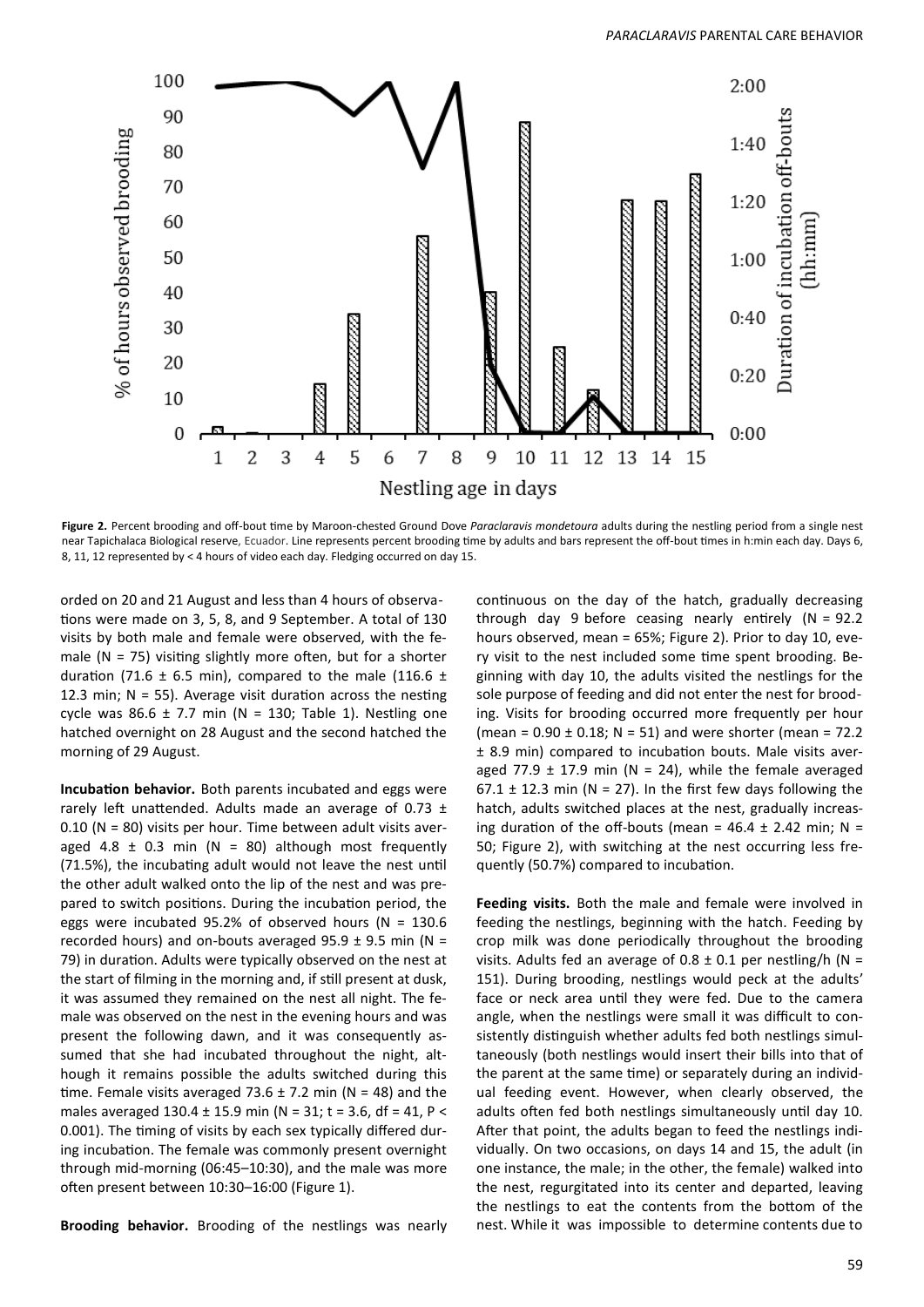

**Figure 3.** Mean feeding rate of two Maroon-chested Ground Dove *Paraclaravis mondetoura* nestlings from a single nest near Tapichalaca Biological reserve, Ecuador. Day 6 was limited to <1 hour of observation and removed from this analysis. Days 8, 11, 12 represented by < 4 hours of video each day. Fledging occurred on day 15. As is common in Columbidae, individual feeds lasted for several minutes and often involved both nestlings at the same time.

the angle of the camera and large size of the nestlings, it is likely the adult was regurgitating food items, perhaps mixed with some crop milk.

Feeding time was generally brief (mean =  $2.9 \pm 0.1$  min; N  $= 151$ ). The male contributed 63.6% (N = 96) of the observed feedings with the remaining 36.4% provided by the female (N = 55). The male averaged  $1.0 \pm 0.4$  feedings per nestling/h (N = 96), while the female averaged  $0.6 \pm 0.2$  (N = 55). Feeding rates peaked on day 2, with 40 feedings between 06:00- 18:30, 32 by the male and 8 by the female (Figure 3).

**Nest maintenance and egg removal behaviors.** Both adults were observed conducting periodic nest maintenance by adjusting the position of nest materials. On the day of the hatch, shortly after the second nestling hatched, the male was observed retrieving half the eggshell and flying off with it. He then returned two minutes later and repeated the action with the remainder of the eggshell. By day 10, nestlings were observed moving to the edge of the nest cup to defecate periodically.

On three occasions during incubation, while the female adult was on the nest, the male adult was observed to approach and climb onto the female's back and pass down a twig. The female added the twig to the nest structure, before allowing the male to take her place incubating the eggs, and then the female flew off.

**Nestling growth.** Due to the dense thicket of *Chusquea* bamboo surrounding the nest, we did not approach it after its initial discovery and are only able to provide a general description of nestling development based on views limited by the video camera angle and resolution. At hatching, the nestlings were similar in appearance to most young columbid chicks (Baptista et al. 2019). They had dark skin, were well-

covered in dense tufts of rich, buffy yellow natal down, and had bright whitish markings at the tips of their bills (Figures 4A–B). At six or seven days old, they were still predominantly buffy yellow, but most of the white at their bill tips had been lost (Figures 4C–D). Their flight feathers emerged through the skin within a few days of hatching and grew rapidly (Figure 4C), but their feather sheaths remained unbroken until at least day eight (Figure 4G). Contour feathers most likely began erupting from their sheaths around day seven (Figure 4D), but the color of the emerging feathers was not apparent on the video until day eight (Figures 4E–G). Eight days after hatching, however, the color of the emerging contour feathers of the nestlings provided a clear indication of their respective sexes. Although still well-covered with pale down plumes, one nestling was clearly dusky grey, while the second was showing the development of brown contour feathers similar in color to the upperparts of adult females (Figure 4F). These observed differences in contour feather coloration were not due to variable lighting or nestling position within the nest, as illustrated by Figures 4H and 4I, which show the two young in opposite locations within the nest, with a time-lapse of less than 10 minutes, during which there was no change in light intensity or angle. Only two days after breaking their sheaths, flight feathers were well developed (Figure 4J). The sex-dependent color differences between the nestlings was unmistakable by day 9 or 10, and by day 13 the few remaining plumes of natal down gave the young a somewhat spotted appearance (Figure 4K), and their contour feathers were similar in color to those of their parents, brown on the female nestling and dark grey (though slightly less bluish) on the male nestling (Figures 4K). Although we cannot be certain due to the poor quality of the images, it also appeared that the feathers of the face and lores of the male nestling were already showing white, ap-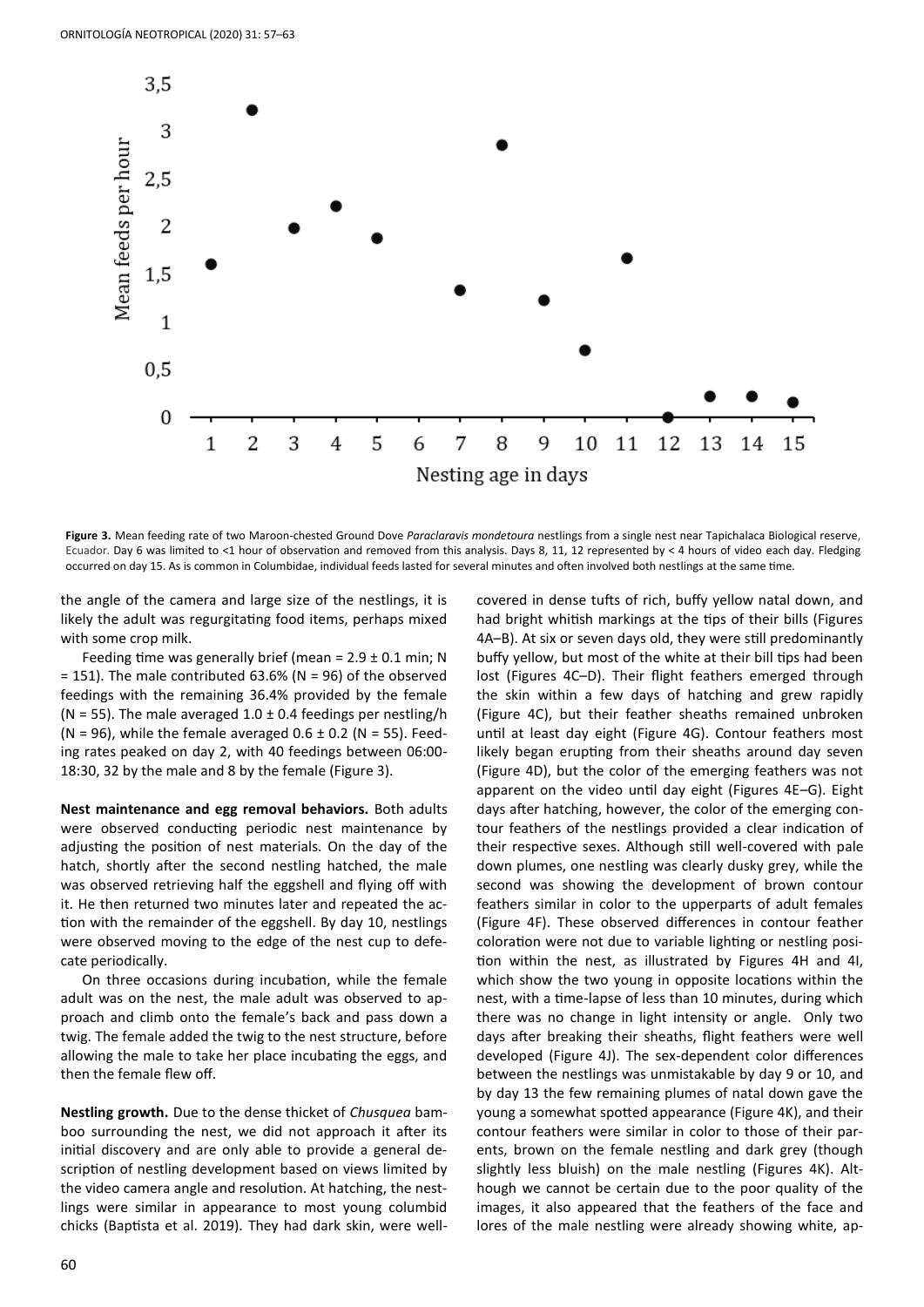# *PARACLARAVIS* PARENTAL CARE BEHAVIOR



**Figure 4.** Development of two Maroon-chested Ground Dove *Paraclaravis mondetoura* nestlings from a single nest near Tapichalaca Biological reserve, Ecuador. Hatch occurred on August 28 and 29 and images show nestlings on day 1 (4A), day 3 (4B), day 6 (4C), day 7 (4D), day 8 (4E-G), day 9 (4H-I), day 10 (4J), and day 13 (4K). For comparison, figure 4L shows the adult male and female on the nest and clearly illustrates the plumage differences between the sexes. See text for specific details on features of nestlings highlighted by arrows.

proximating the patterning of adult males (Figure 4L).

**Nestling behavior and fledging.** Prior to day 10, it was difficult to identify nestling behaviors due to the nearly constant presence of one of the adults. After this point, nestlings were observed preening, stretching, periodically exchanging positions within the nest, as well as defecating around the rim of the nest cup. Fledging occurred at 12:14 on day 15. Both nestlings had been resting on the nest during the morning, with a feeding having taken place at 09:20 that morning. No adults were seen or heard at the nest prior to fledging although based on the observations of the nestling's behavior, it is likely that one of the adults was perched nearby just prior to the young leaving the nest. Over a period of 2 minutes, the young were observed standing, wing flapping, and then walking off the nest and onto the surrounding *Chusquea* platform. For several minutes after, rustling could be heard from off-camera, suggesting the young and perhaps an adult were still in the vicinity. No vocalizations were heard and the young were not seen on the nest again.

## **DISCUSSION**

Here we report the first detailed observations of the parental care behavior of *P. mondetoura*. Both male and female contributed to incubation, brooding, and feeding of the young. Activity patterns during the incubation and nestling periods were similar to those described for Neotropical Columbidae (e.g. Skutch 1949, 1956; Wiley 1991), although we noted a slightly different feeding pattern than that described by Skutch (1959) for *Claravis pretiosa*. Skutch reported young fed simultaneously after 10 days of age, while we observed young being generally fed singly.

Both the male and female participated in feeding the young, with an overall feeding rate of 1.6 feedings per hour. The male averaged 1.0 feedings per nestling per hour and the female averaged 0.6, although this is complicated by the feeding methods used in Columbidae. Skutch (1959) noted the difficulty of separating out individual feeding events during prolonged stays at the nest by parents and the protracted feeding process involved in regurgitation of the crop se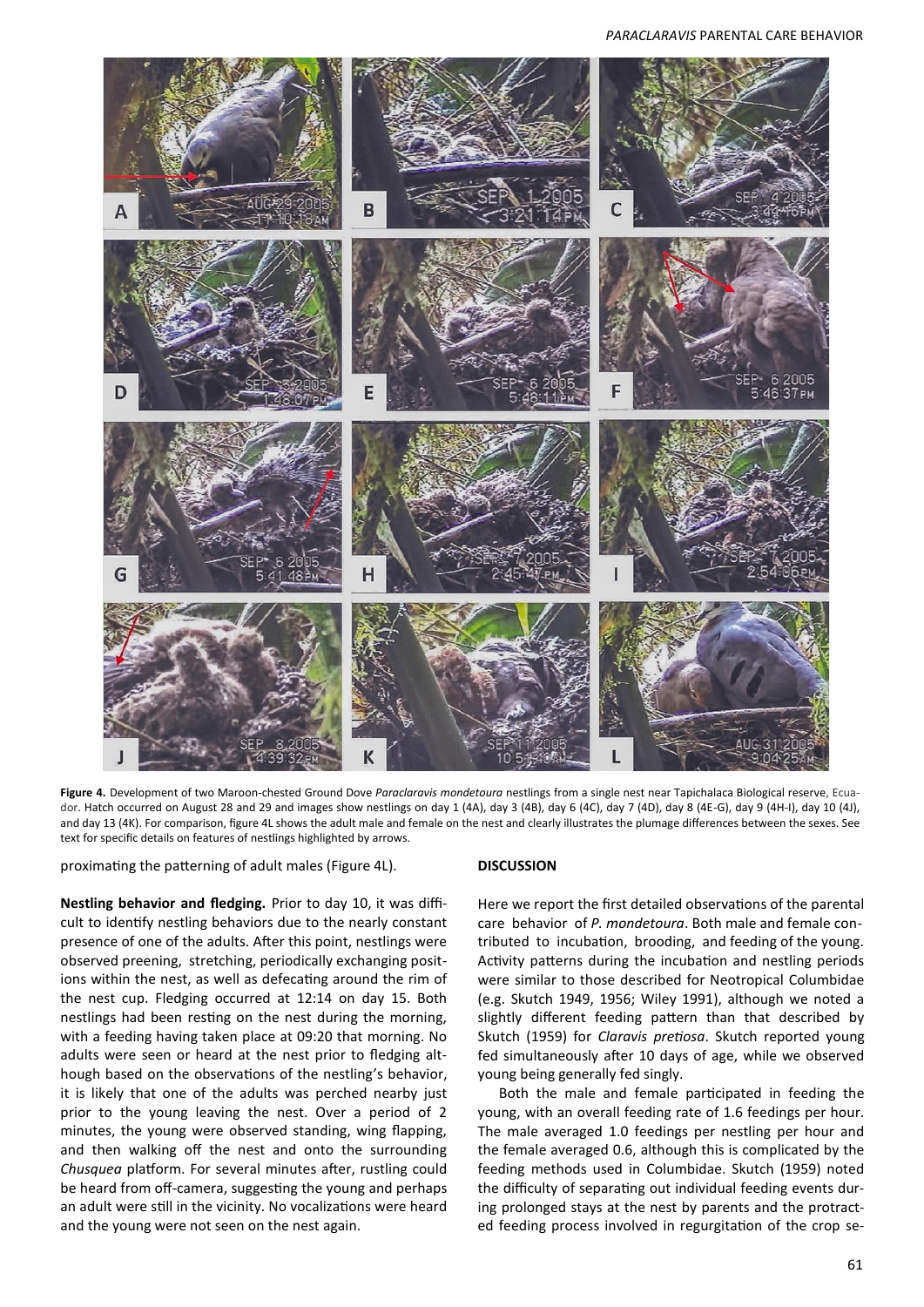cretions. Our observations were comparable to those reported by Skutch (estimated 0.95 feedings per nestling per hour; 1959) in the Blue Ground Dove, although Skutch reported the female feeding more frequently than the male. Similar rates are reported for other Columbidae species (e.g. Nice 1938, 8 feedings per day; Wiley 1991, 0.5 feedings per hour). We also noted 2 feeding events where regurgitation occurred by the parents into the bottom of the nest. While we were unable to confirm the contents, it remains possible some of the contents were *Chusquea* bamboo seeds. Greeney et al. (2007) noted a possible association between nesting of *P. mondetoura* and local fruiting of *Chusquea* stands.

Nearly constant nest attendance during incubation is typical of most columbids for which this aspect of reproduction has been documented (e.g. Skutch 1949, 1959, Johnston 1960, Cintra 1988, Mirarchi & Baskett 1994). Adults often share incubation duties, with the male present in the early morning and afternoon and the female later in the day and overnight (Skutch 1959, Cintra 1988), a pattern observed in *P. mondetoura*. We did observe removal of eggshells by the male shortly after hatch, in contrast to the ingestion of eggshells reported for some species (Anderson & Anderson 1948). Addition of nest material typically involves the male bringing small sticks to the female and handing them down to her while balanced on her back, a behavior noted by Skutch (1959) for the Blue Ground Dove, Anderson & Anderson (1948) in the Inca Dove (*Columbina inca*) and Jackson & Baskett (1964) in the Mourning Dove (*Zenaida macroura*) among others.

Nest attendance decreased with nestling age. By day 10, adult attendance was restricted to feeding visits and this pattern continued until fledging five days later. We observed a nestling period of 14 days, commensurate with that reported for other Neotropical Columbidae (Skutch 1959, Johnston 1960, Cintra 1988, Wiley 1991).

Our observations of nestling growth and development are consistent with those reported for other Columbidae (Baptista et al. 2019). Sexual size dimorphism is common within this family, with plumage dimorphism reportedly less widespread (Baptista et al. 1997). Among Neotropical columbids, *Paraclaravis* is reported to have the strongest plumage dimorphism, making it distinct from other closely related genera (Sweet et al. 2017). We can confirm that nestlings show evidence of plumage color differences as early as day eight.

While these observations represent a single nest, our findings suggest the parental care behaviors of *P. mondetoura* are similar to those reported for other Columbidae, including its sister taxa. With so little still known about the basic natural history of this and other closely related species, including some that are critically endangered, we encourage others to contribute observational studies, particularly among these Neotropical genera.

#### **ACKNOWLEDGEMENTS**

We thank Nicole Sherman, Ryan Lynch, Inka Harms and other researchers at the Yanayacu Biological Station in Cosanga, Ecuador for recording the nest footage and transcriptions. We also thank anonymous reviewers for their comments to improve the manuscript. The work of JLP and CB was supported by grants through Bethel University. The field work of HFG is supported in part by Field Guides Inc. and by J. V. Moore and M. Kaplan through the Population Biology Foundation.

#### **REFERENCES**

- Anderson, AH & A Anderson (1948) Observations on the Inca Doveat Tucson, Arizona. *Condor* 50: 152–154.
- Baptista, LF, PW Trail & HM Horblit (1997) Family *Columbidae* (pigeons and doves). Pp 60–243 *in* del Hoyo, J, A Elliott & J Sargatal (eds). *Handbook of the birds of the world. Volume 4: Sandgrouse to cuckoos*. Lynx Edicions, Barcelona, Spain.
- Baptista, LF, Trail, PW & HM Horblit (2019) Pigeons, Doves (*Columbidae*) *in* del Hoyo, J, A Elliott, J Sargatal, DA Christie & E de Juana (eds.). *Handbook of the Birds of the World Alive*. Lynx Edicions, Barcelona. Available at https://www.hbw.com/ node/52254 [accessed 1 March 2019].
- BirdLife International (2018) *Paraclaravis geoffroyi* (amended version of 2016 assessment). *The IUCN Red List of Threatened Species* 2018:e.T22690819A125046717. Available at http:// dx.doi.org/ 10.2305/IUCN.UK.20163.RLTS.T22690819A1250467 17.en [Accessed 28 January 2019].
- Cintra, R (1988) Reproductive ecology of the Ruddy Ground-Dove on the central plateau of Brazil. *Wilson Bulletin* 100: 43–457.
- Dickinson, EC & JV Remsen Jr (2013) *The Howard and Moore complete checklist of the birds of the World. 4th Edition. Volume 1, non-passerines*. Aves Press, Eastbourne, UK.
- Gibbs, D, J Cox & E Barnes (2001) *Pigeons and doves: a guide to the pigeons and doves of the world*. Yale University Press, New Haven, Connecticut, USA.
- Greeney, HF, NR Lynch & I Harms (2007) The nest and eggs of Maroon-chested Ground-Dove *Claravis mondetoura* in south-east Ecuador. *Cotinga* 18: 71–73.
- Hennessey, AB, SK Herzog & F Sagot (2003) *Lista Anotada de las Aves de Bolivia*. Armonía, BirdLife International, Santa Cruz de la Sierra, Bolivia.
- Howell, S (1992) Recent records of Maroon-chested Ground-Dove in Mexico. *Euphonia* 1: 39–41.
- Jackson, GL & TS Baskett (1964) Perch-cooing and other aspects of behavior of Mourning Doves. *Journal of Wildlife Management* 28: 293–307.
- Johnston, RF (1960) Behavior of the Inca Dove. *Condor* 62: 7–24.
- Lane, DF (2014) New and noteworthy records of birds in Bolivia. *Cotinga* 36: 56–67.
- Mirarchi, RE & TS Baskett (1994) Mourning Dove (*Zenaida macroura*). *In* Poole, A & F Gill (eds). *The birds of North America*. The Birds of North American, Inc., Philadelphia, Pennsylvania, USA.
- Nice, MM (1938) Notes on two nests of the Eastern Mourning Dove. *Auk* 55: 95–97.
- Ridgely, RS & PJ Greenfield (2001) *The birds of Ecuador: status, distribution and taxonomy*. Cornell University Press, Ithaca, New York, USA.
- Sangster, G, AD Sweet & KP Johnson (2018) *Paraclaravis*, a new genus for the Purple-winged and Maroon-chested ground-doves (Aves: Columbidae). *Zootaxa* 4461: 134–140.
- Skutch, AF (1949) Life history of the Ruddy Quail-Dove. *Condor* 51: 3 –19.
- Skutch, AF (1956) Life history of the Ruddy Ground-Dove. *Condor* 58: 188–205.
- Skutch, AF (1959) Life history of the Blue Ground-Dove. *Condor* 61: 65–74.
- Stiles, FG & AF Skutch (1989) *A guide to the birds of Costa Rica*. Comstock Publishing Associates, Ithaca, New York, USA.